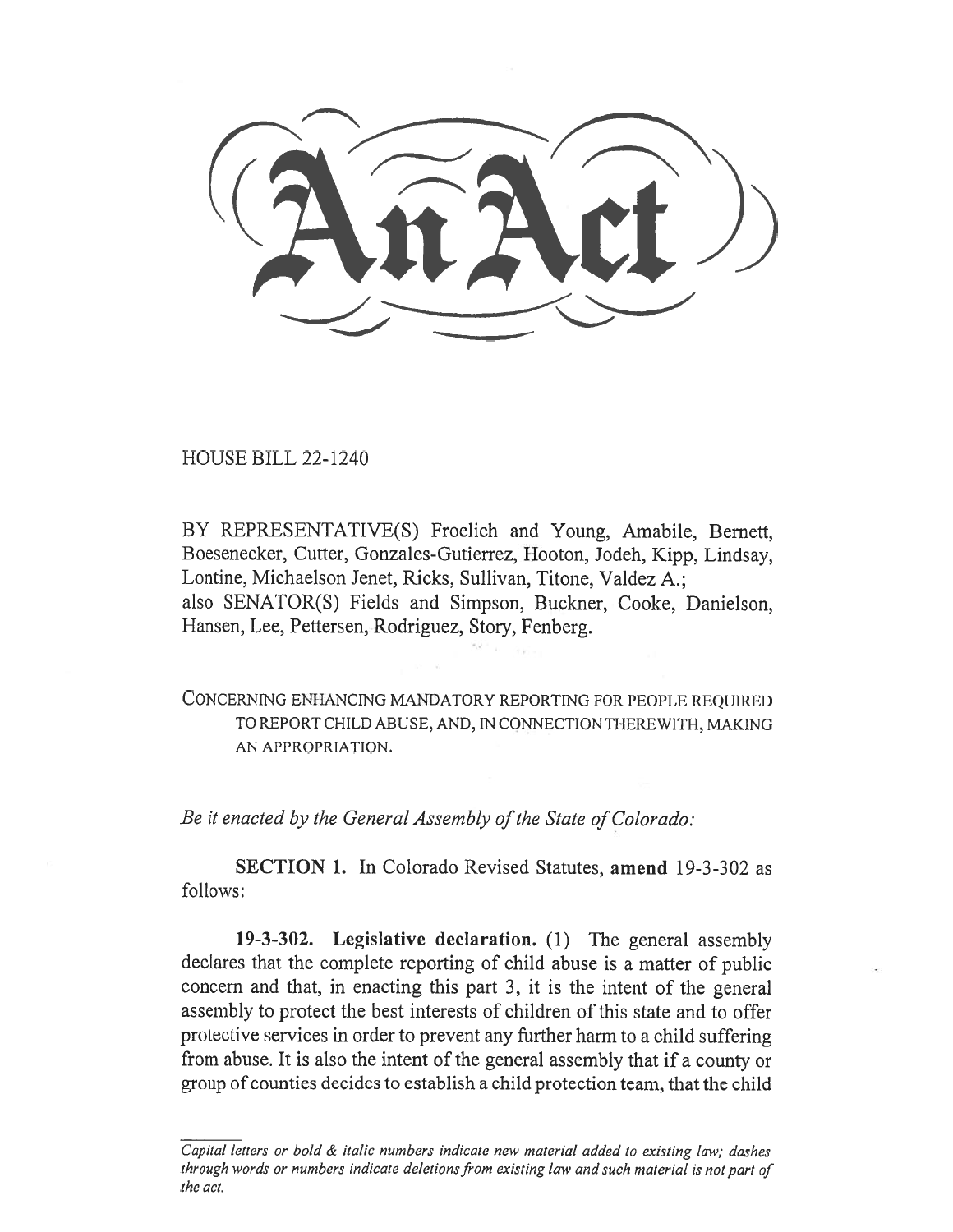protection teams publicly discuss public agencies' responses to child abuse and neglect reports so that the public and the general assembly are better informed concerning the operation and administration of this part 3.

(2) (a) THE GENERAL ASSEMBLY FURTHER DECLARES THAT REQUIRING PEOPLE TO REPORT KNOWN OR SUSPECTED CHILD ABUSE OR NEGLECT PURSUANT TO THIS PART 3 IMPACTS THE PEOPLE REPORTING AS WELL AS CHILDREN AND FAMILIES. AS A RESULT OF IMPLICIT BIAS, UNDER-RESOURCED COMMUNITIES, COMMUNITIES OF COLOR, AND PERSONS WITH DISABILITIES ARE DISPROPORTIONATELY IMPACTED BY THE MANDATORY REPORTING SYSTEM. To CREATE A MORE EQUITABLE MANDATORY REPORTING SYSTEM, PEOPLE REQUIRED TO REPORT CHILD ABUSE OR NEGLECT MUST HAVE ACCESS TO NECESSARY RESOURCES TO REPORT CHILD ABUSE OR NEGLECT, INCLUDING BUT NOT LIMITED TO:

(I) SPECIALIZED TRAINING TO ADDRESS AND DECREASE THE DISPROPORTIONATE IMPACT ON UNDER-RESOURCED COMMUNITIES, COMMUNITIES OF COLOR, AND PERSONS WITH DISABILITIES;

(II) STANDARDIZED TRAINING AND MATERIALS; AND

(III) INFORMATION REGARDING OBLIGATIONS AND PROTECTIONS PURSUANT TO THE LAW.

(b) ADDITIONALLY, THROUGH THE CREATION OF A MANDATORY REPORTER TASK FORCE IN THIS PART 3, DIVERSE REPRESENTATIVES FROM STATEWIDE ORGANIZATIONS SERVING FAMILIES AND YOUTH SHALL ANALYZE BEST PRACTICES AND MAY RECOMMEND CHANGES TO TRAINING MATERIALS AND REPORTING PROCEDURES.

SECTION 2. In Colorado Revised Statutes, add 19-3-304.2 as follows:

19-3-304.2. Mandatory reporter task force - creation - reporting - definitions - repeal. (1) AS USED IN THIS SECTION, UNLESS THE CONTEXT OTHERWISE REQUIRES:

(a) "IMPLICIT BIAS" MEANS A BIAS OR PREJUDICE THAT IS PRESENT TOWARD AN INDIVIDUAL OR A GROUP OF PEOPLE WITHOUT CONSCIOUS KNOWLEDGE.

PAGE 2-HOUSE BILL 22-1240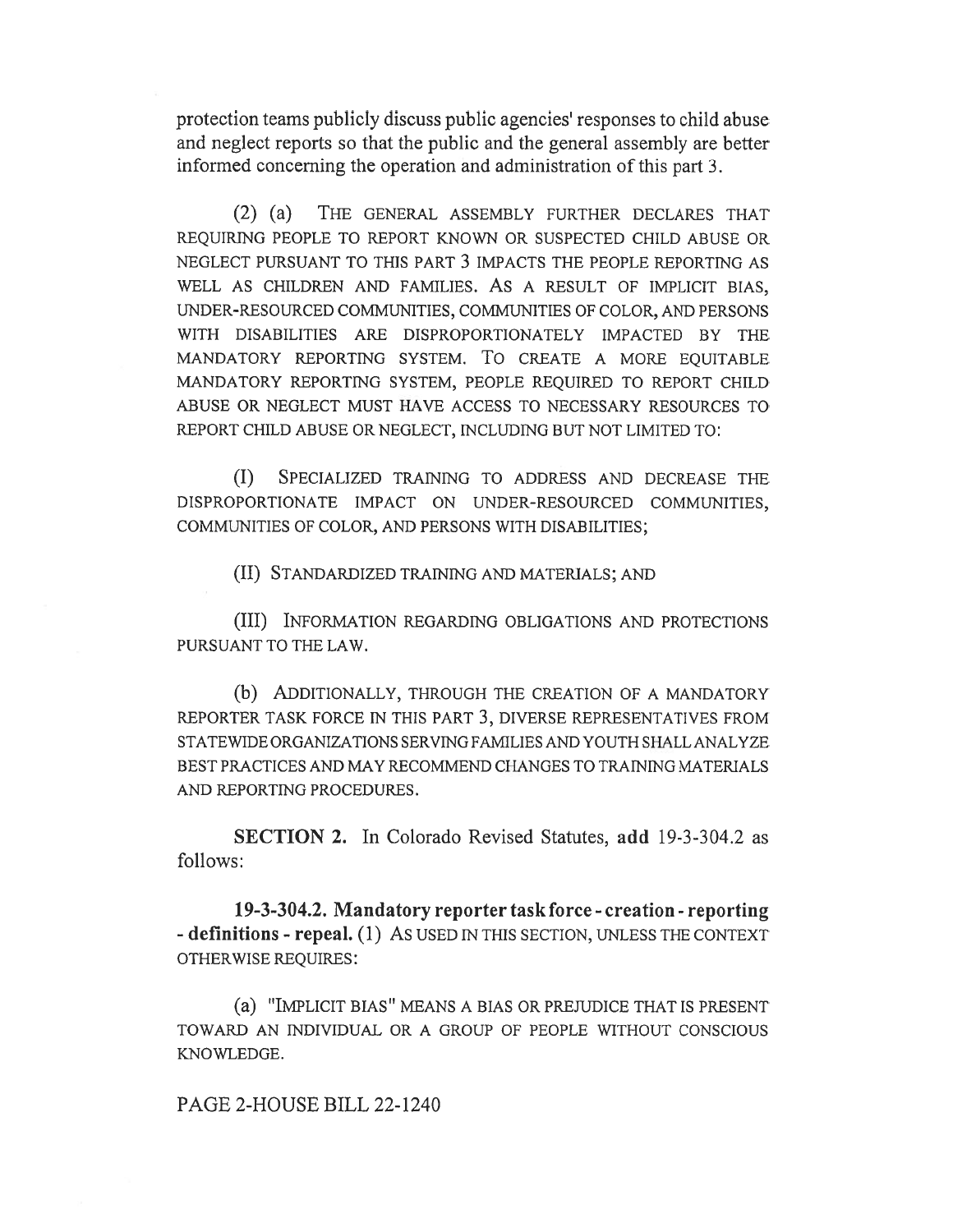(b) "MANDATORY REPORTER" MEANS A PERSON WHO IS REQUIRED TO REPORT CHILD ABUSE OR NEGLECT PURSUANT TO SECTION 19-3-304.

(c) "MEDICAL CHILD ABUSE" MEANS WHEN A CHILD RECEIVES UNNECESSARY AND HARMFUL OR POTENTIALLY HARMFUL MEDICAL CARE DUE TO A CAREGIVER'S OVERT ACTIONS, INCLUDING EXAGGERATING THE CHILD'S MEDICAL SYMPTOMS, LYING ABOUT THE CHILD'S MEDICAL HISTORY OR FABRICATING THE CHILD'S MEDICAL HISTORY, OR INTENTIONALLY INDUCING ILLNESS IN THE CHILD.

(2) THERE IS CREATED IN THE OFFICE OF THE CHILD PROTECTION OMBUDSMAN, ESTABLISHED PURSUANT TO SECTION 19-3.3-102, THE MANDATORY REPORTER TASK FORCE, REFERRED TO IN THIS SECTION AS THE "TASK FORCE". THE PURPOSE OF THE TASK FORCE IS TO ANALYZE BEST PRACTICES AND RECOMMEND CHANGES TO TRAINING REQUIREMENTS AND REPORTING PROCEDURES. THE TASK FORCE SHALL ANALYZE THE EFFECTIVENESS OF MANDATORY REPORTING AND ITS RELATIONSHIP WITH SYSTEMIC ISSUES, INCLUDING THE DISPROPORTIONATE IMPACT OF MANDATORY REPORTING ON UNDER-RESOURCED COMMUNITIES, COMMUNITIES OF COLOR, AND PERSONS WITH DISABILITIES. THE TASK FORCE SHALL FOCUS ON SERVING UNDER-RESOURCED COMMUNITIES, COMMUNITIES OF COLOR, AND PERSONS WITH DISABILITIES WHO ARE DISPROPORTIONATELY IMPACTED BY THE MANDATORY REPORTING SYSTEM. THE TASK FORCE MAY PROPOSE CLARIFICATIONS TO THE LAW TO HELP IMPLEMENT ITS RECOMMENDATIONS. THE TASK FORCE MAY MAKE FINDINGS AND RECOMMENDATIONS TO THE GENERAL ASSEMBLY, THE GOVERNOR, AND THE STATE DEPARTMENT ON ADMINISTRATIVE AND LEGISLATIVE CHANGES TO UPDATE MANDATORY REPORTER TRAINING REQUIREMENTS AND REPORTING PROCEDURES FOR REPORTING CHILD ABUSE OR NEGLECT AND TO CREATE AN EQUITABLE MANDATORY REPORTING SYSTEM FOR ALL COLORADO FAMILIES AND CHILDREN, INCLUDING HOW TO DETERMINE THE EFFECTIVENESS OF MANDATORY REPORTING AND MITIGATE THE IMPACT OF MANDATORY REPORTING ON UNDER-RESOURCED COMMUNITIES, COMMUNITIES OF COLOR, AND PERSONS WITH DISABILITIES.

(3) (a) THE TASK FORCE CONSISTS OF THE FOLLOWING MEMBERS:

(I) THE CHILD PROTECTION OMBUDSMAN, AS DESCRIBED IN SECTION 19-3.3-102, OR THE CHILD PROTECTION OMBUDSMAN'S DESIGNEE;

## PAGE 3-HOUSE BILL 22-1240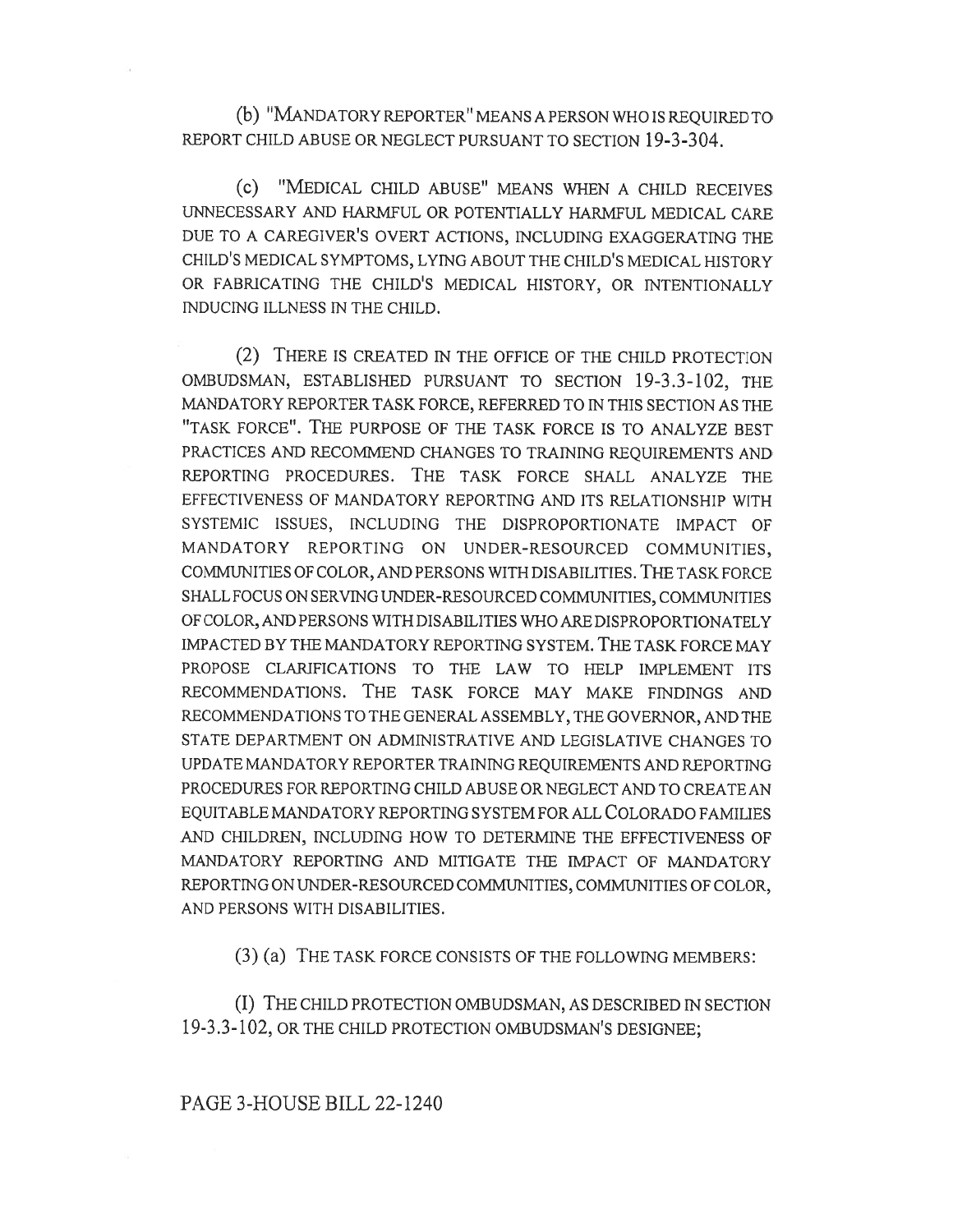(II) ONE MEMBER REPRESENTING THE STATE DEPARTMENT TO BE APPOINTED BY THE EXECUTIVE DIRECTOR OF THE STATE DEPARTMENT, OR THE EXECUTIVE DIRECTOR'S DESIGNEE;

(III) ONE MEMBER REPRESENTING THE DEPARTMENT OF PUBLIC SAFETY TO BE APPOINTED BY THE EXECUTIVE DIRECTOR OF THE DEPARTMENT OF PUBLIC SAFETY, OR THE EXECUTIVE DIRECTOR'S DESIGNEE;

(IV) ONE MEMBER REPRESENTING THE DEPARTMENT OF REGULATORY AGENCIES TO BE APPOINTED BY THE EXECUTIVE DIRECTOR OF THE DEPARTMENT OF REGULATORY AGENCIES, OR THE EXECUTIVE DIRECTOR'S DESIGNEE;

(V) ONE MEMBER REPRESENTING THE DEPARTMENT OF EDUCATION TO BE APPOINTED BY THE COMMISSIONER OF EDUCATION OF THE DEPARTMENT OF EDUCATION, OR THE COMMISSIONER OF EDUCATION'S DESIGNEE; AND

(VI) THE FOLLOWING MEMBERS, WHO SHALL BE APPOINTED BY THE CHILD PROTECTION OMBUDSMAN OR THE CHILD PROTECTION OMBUDSMAN'S DESIGNEE:

(A) ONE MEMBER REPRESENTING A STATEWIDE EDUCATION ORGANIZATION THAT INCLUDES RURAL AREAS;

(B) ONE MEMBER REPRESENTING LAW ENFORCEMENT AGENCIES;

(C) ONE MEMBER REPRESENTING RURAL COUNTY DEPARTMENTS;

(D) ONE MEMBER REPRESENTING URBAN COUNTY DEPARTMENTS;

(E) ONE MEMBER REPRESENTING COURT-APPOINTED SPECIAL ADVOCATES, AS DEFINED IN SECTION 13-91-103;

(F) ONE MEMBER REPRESENTING THE OFFICE OF THE CHILD'S REPRESENTATIVE, AS ESTABLISHED IN SECTION 13-91-104;

(G) ONE MEMBER REPRESENTING A CHILD ADVOCACY CENTER, AS DEFINED IN SECTION 19-1-103;

PAGE 4-HOUSE BILL 22-1240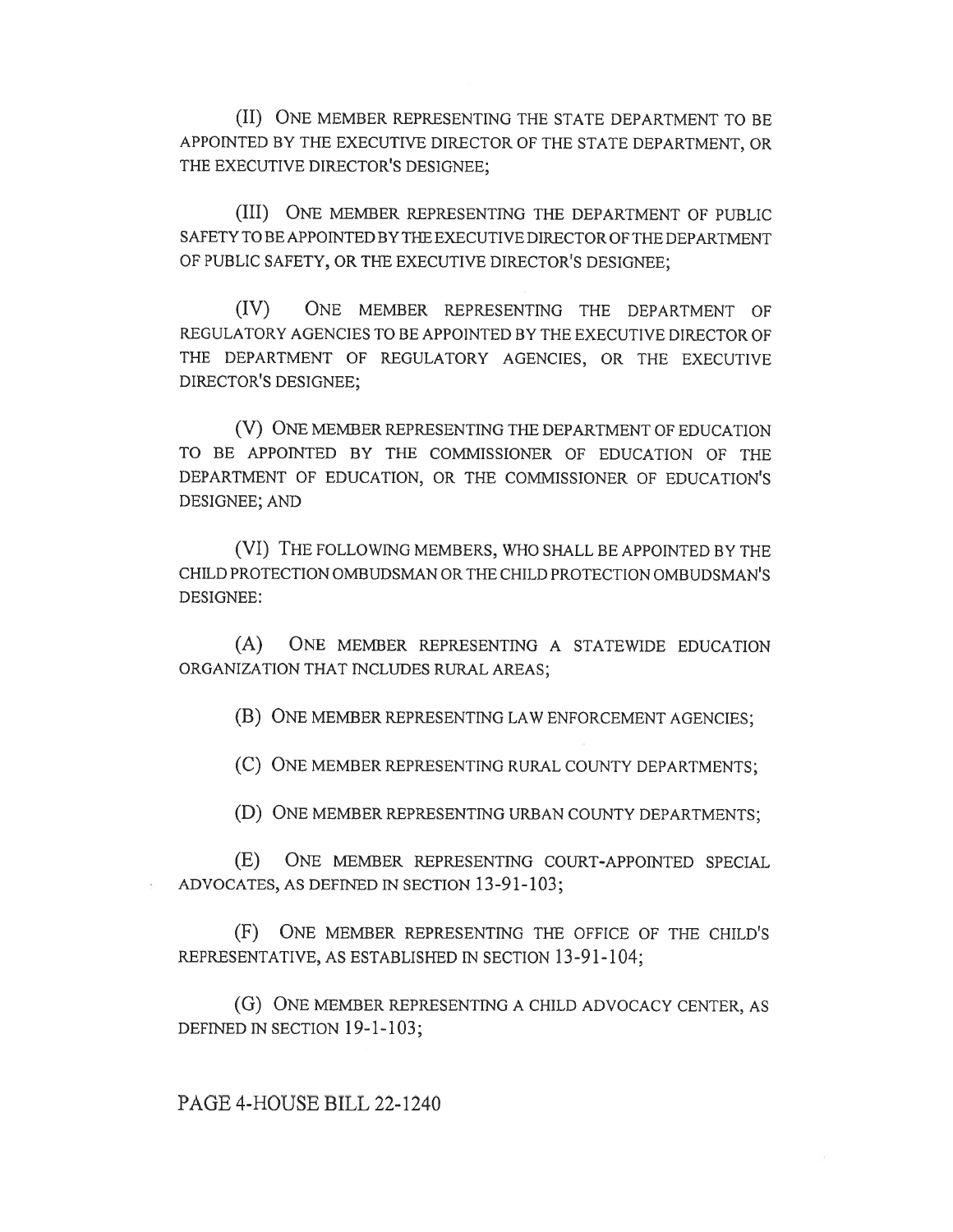(H) ONE MEMBER REPRESENTING PROSECUTING ATTORNEYS;

(I) ONE MEMBER REPRESENTING THE OFFICE OF THE STATE PUBLIC DEFENDER, AS CREATED IN SECTION 21-1-101, OR THE OFFICE OF THE ALTERNATE DEFENSE COUNSEL, AS CREATED IN SECTION 21-2-101;

(J) ONE MEMBER REPRESENTING A COUNTY ATTORNEY'S OFFICE OR A STATEWIDE ORGANIZATION REPRESENTING COUNTY ATTORNEYS' OFFICES;

(K) ONE MEMBER REPRESENTING THE OFFICE OF THE RESPONDENT PARENTS' COUNSEL, AS CREATED IN SECTION 13-92-103;

(L) ONE MEMBER REPRESENTING FAMILY LAW ATTORNEYS;

(M) ONE MEMBER REPRESENTING A STATEWIDE NONGOVERNMENTAL ORGANIZATION SPECIALIZING IN THE PREVENTION OF CHILD MALTREATMENT;

(N) ONE MEMBER FROM A STATEWIDE ORGANIZATION REPRESENTING HOSPITALS;

(0) ONE MEMBER FROM A STATEWIDE ORGANIZATION REPRESENTING MEDICAL PROFESSIONALS;

(P) ONE MEMBER FROM A STATEWIDE ORGANIZATION REPRESENTING MENTAL HEALTH PROFESSIONALS;

(Q) ONE MEMBER FROM A STATEWIDE ORGANIZATION REPRESENTING CHILDREN AND YOUTH;

(R) ONE MEMBER FROM A STATEWIDE ORGANIZATION REPRESENTING PEOPLE WITH DISABILITIES;

(S) FIVE MEMBERS REPRESENTING INDIVIDUALS WITH LIVED EXPERIENCE IN THE MANDATORY REPORTING SYSTEM;

(T) ONE MEMBER FROM A STATEWIDE ORGANIZATION SERVING UNDER-RESOURCED COMMUNITIES;

(U) ONE MEMBER WHO IS AN ACADEMIC EXPERT ON THE MANDATORY REPORTING SYSTEM EMPLOYED AT A STATE INSTITUTION OF HIGHER

PAGE 5-HOUSE BILL 22-1240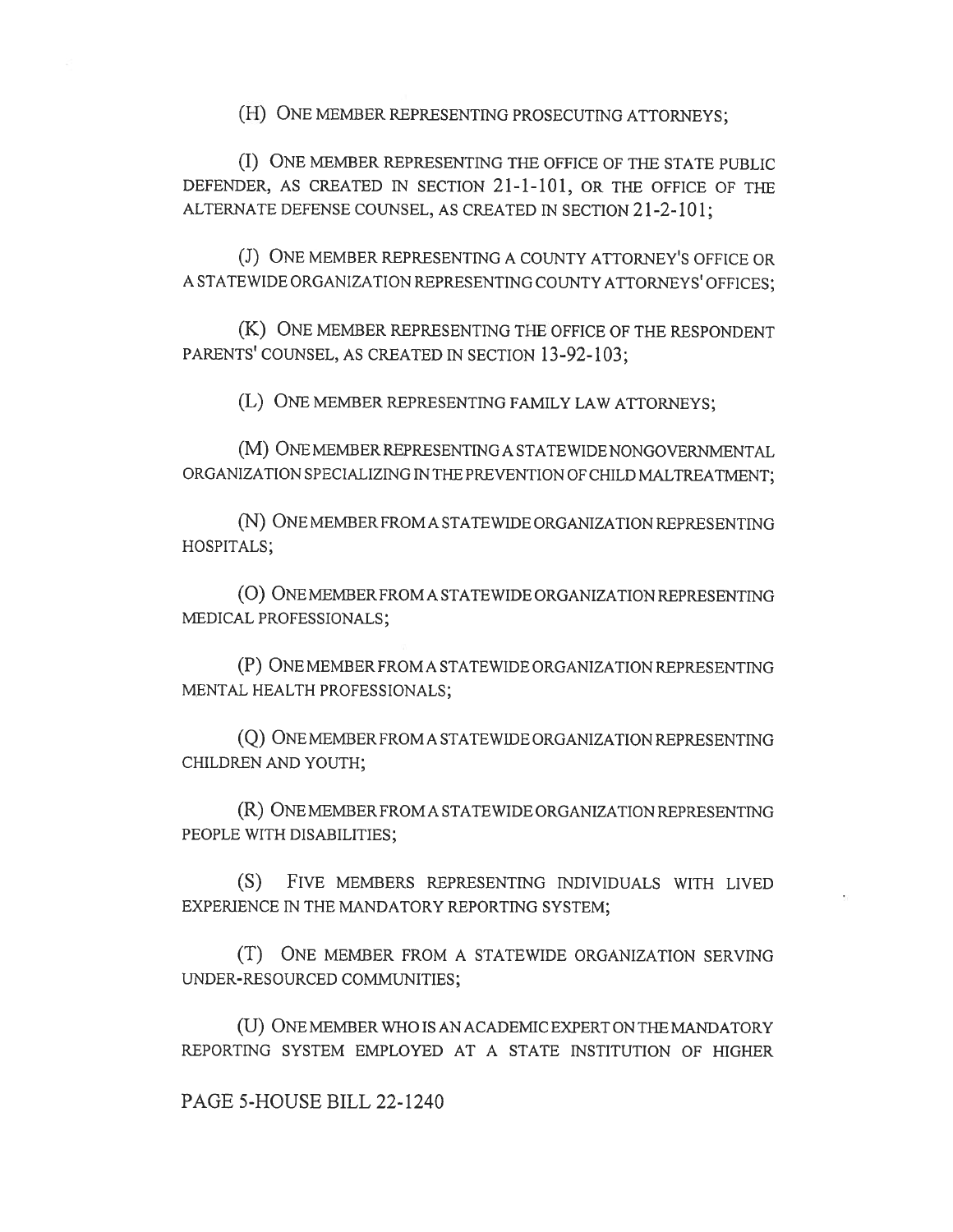EDUCATION;

(V) ONE MEMBER REPRESENTING A STATEWIDE ORGANIZATION SERVING OR REPRESENTING VICTIMS AND SURVIVORS OF DOMESTIC VIOLENCE;

(W) ONE MEMBER REPRESENTING A STATEWIDE ORGANIZATION SERVING OR REPRESENTING VICTIMS AND SURVIVORS OF SEXUAL VIOLENCE;

(X) ONE MEMBER REPRESENTING CONFIDENTIAL VICTIM ADVOCATES; AND

(Y) ONE MEMBER REPRESENTING A STATE-LICENSED CHILD CARE PROVIDER, AS DEFINED IN SECTION 26-6-102 (6).

(b) THE APPOINTING AUTHORITIES SHALL MAKE APPOINTMENTS ON OR BEFORE DECEMBER 1, 2022. IN MAKING APPOINTMENTS, THE APPOINTING AUTHORITIES SHALL SELECT MEMBERS WHO REPRESENT DIVERSE GEOGRAPHIC LOCATIONS, GENDERS, RELIGIONS, SOCIOECONOMIC STATUSES, IMMIGRATION STATUSES, AND LANGUAGES. THE TERM OF THE APPOINTMENT IS FOR THE DURATION OF THE TASK FORCE. THE APPOINTING AUTHORITIES SHALL FILL ANY VACANCY SUBJECT TO THE SAME QUALIFICATIONS AS THE INITIAL APPOINTMENT.

(4) EACH MEMBER OF THE TASK FORCE SERVES WITHOUT COMPENSATION. NONGOVERNMENTAL MEMBERS MAY BE REIMBURSED FOR REASONABLE EXPENSES INCURRED IN THE PERFORMANCE OF THEIR DUTIES PURSUANT TO THIS SECTION.

(5) THE CHILD PROTECTION OMBUDSMAN OR THE CHILD PROTECTION OMBUDSMAN'S DESIGNEE SHALL SERVE AS THE CHAIR, AND THE TASK FORCE SHALL SELECT A VICE-CHAIR FROM AMONG ITS MEMBERS. THE CHAIR AND THE VICE-CHAIR SHALL SERVE FOR THE DURATION OF THE TASK FORCE AS THE CHAIR AND THE VICE-CHAIR.

(6) (a) THE CHILD PROTECTION OMBUDSMAN, OR THE CHILD PROTECTION OMBUDSMAN'S DESIGNEE, SHALL CONVENE THE FIRST MEETING OF THE TASK FORCE NO LATER THAN JANUARY 1, 2023. THE TASK FORCE SHALL MEET AT LEAST ONCE EVERY OTHER MONTH UNTIL THE TASK FORCE SUBMITS ITS FINAL REPORT. THE CHAIR MAY CALL ADDITIONAL MEETINGS AS

PAGE 6-HOUSE BILL 22-1240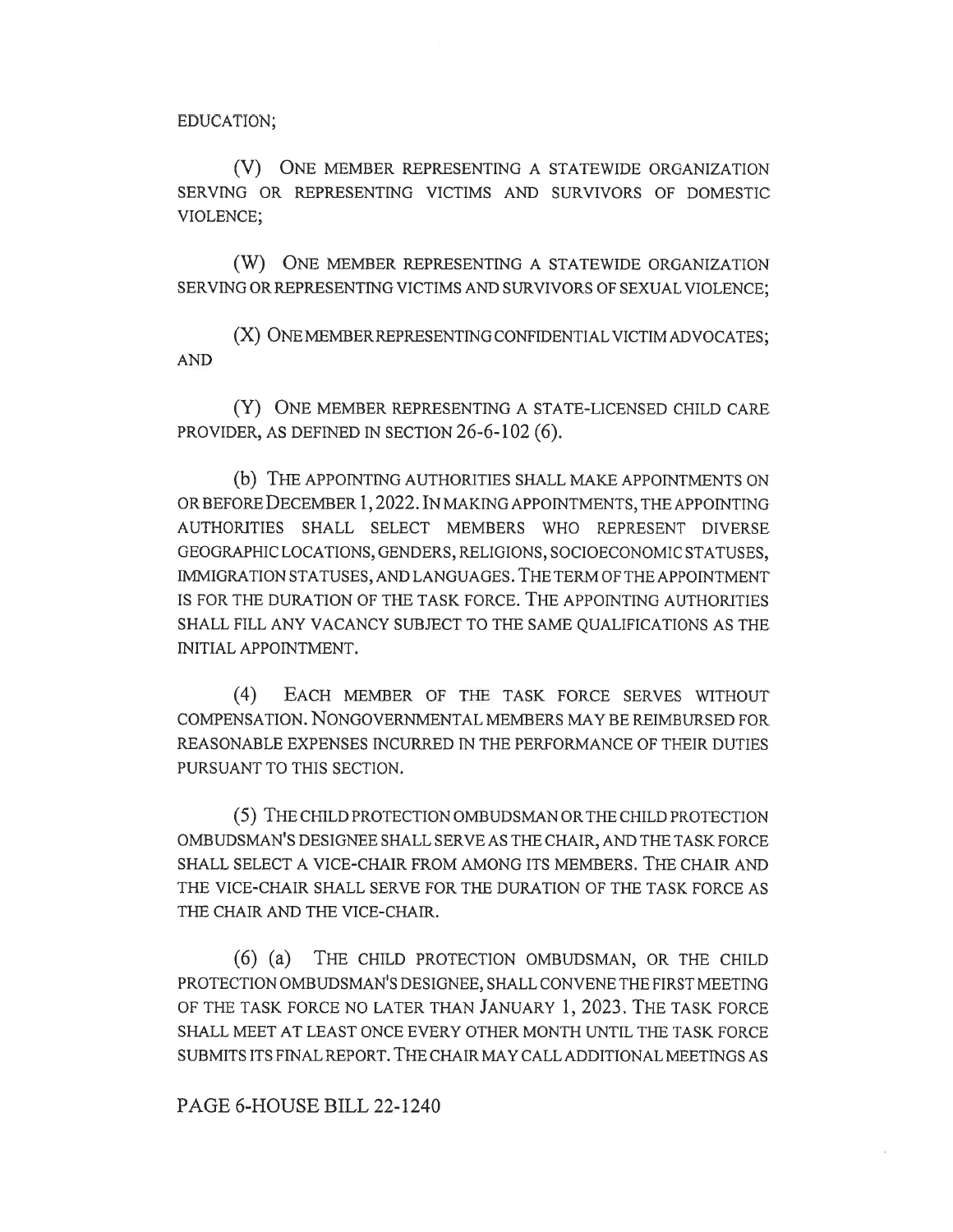NECESSARY FOR THE TASK FORCE TO FULFILL ITS DUTIES. THE TASK FORCE SHALL ESTABLISH PROCEDURES TO ALLOW MEMBERS OF THE TASK FORCE TO PARTICIPATE IN MEETINGS REMOTELY.

(b) THE CHILD PROTECTION OMBUDSMAN, OR THE CHILD PROTECTION OMBUDSMAN'S DESIGNEE, SHALL OPEN THE MEETINGS TO THE PUBLIC, PROVIDE ADVANCE PUBLIC NOTICE OF THE MEETINGS, AND ALLOW PUBLIC COMMENTS AT THE MEETINGS. THE CHILD PROTECTION OMBUDSMAN, OR THE CHILD PROTECTION OMBUDSMAN'S DESIGNEE, SHALL CONDUCT OUTREACH AND ENCOURAGE COMMUNITY PARTICIPATION IN THE PUBLIC MEETINGS.

(7) (a) PURSUANT TO SUBSECTION (2) OF THIS SECTION, THE TASK FORCE, AT A MINIMUM, SHALL ANALYZE:

(I) WHETHER A STUDY SHOULD BE CONDUCTED TO DETERMINE THE EFFECTIVENESS OF MANDATORY REPORTING IN SERVING CHILDREN AND FAMILIES AND DETERMINE THE NECESSARY FUNDING FOR A STUDY. IF THE TASK FORCE DETERMINES THERE SHOULD BE A STUDY, THE STUDY MUST INCLUDE AN ANALYSIS ON WHETHER ENHANCED SCREENING TECHNIQUES FOR ACCEPTING REPORTS MAY MITIGATE THE DISPROPORTIONATE IMPACT OF MANDATORY REPORTING ON UNDER-RESOURCED COMMUNITIES, COMMUNITIES OF COLOR, AND PERSONS WITH DISABILITIES.

(II) THE DISPROPORTIONATE IMPACT OF MANDATORY REPORTING ON UNDER-RESOURCED COMMUNITIES, COMMUNITIES OF COLOR, AND PERSONS WITH DISABILITIES;

(III) STANDARDIZED TRAINING THAT ADDRESSES IMPLICIT BIAS;

(IV) ALTERNATIVE PROCESSES AND SERVICES FOR FAMILIES WHO DO NOT PRESENT MANDATORY REPORTERS WITH CHILD ABUSE OR NEGLECT CONCERNS BUT WHO WOULD BENEFIT FROM ALTERNATIVE SERVICES;

(V) STANDARDIZED TRAINING THAT ADDRESSES THE REQUIREMENTS OF THE LAW PURSUANT TO THIS PART 3;

(VI) THE DEFINITION OF "IMMEDIATELY" AND HOW REPORTING TIME FRAMES AFFECT MANDATORY REPORTERS FROM DIFFERENT PROFESSIONS;

(VII) REPORTING TIME FRAMES FOR MANDATORY REPORTERS WHO

PAGE 7-HOUSE BILL 22-1240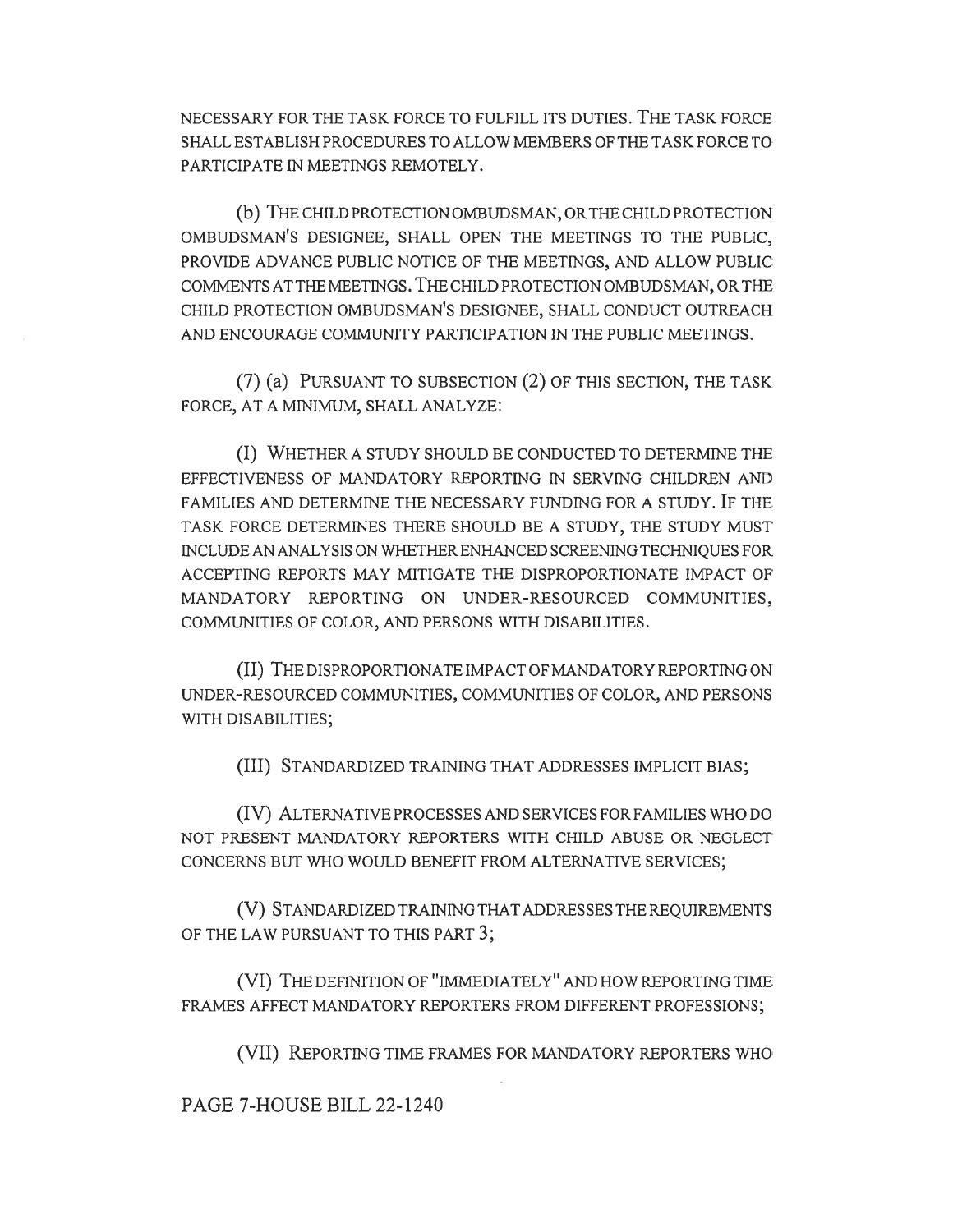ARE CREATING A SAFETY PLAN FOR VICTIMS OF DOMESTIC VIOLENCE, SEXUAL ASSAULT, OR STALKING TO ENSURE THE SAFETY OF THE VICTIM AND THE VICTIM'S FAMILY MEMBERS WHILE CREATING THE SAFETY PLAN;

(VIII) MEDICAL CHILD ABUSE AND THE PROCESS TO REPORT MEDICAL CHILD ABUSE;

(IX) WHETHER MANDATORY REPORTERS SHOULD REPORT INCIDENTS OBSERVED OUTSIDE OF A MANDATORY REPORTER'S PROFESSIONAL CAPACITY;

(X) WHETHER A MANDATORY REPORTER WHO IS EMPLOYED BY, AN AGENT OF, OR A CONTRACTOR FOR AN ATTORNEY WHO IS PROVIDING LEGAL REPRESENTATION IS EXEMPT FROM THE REPORTING REQUIREMENTS DESCRIBED IN SECTION 19-3-304;

(XI) MANDATORY REPORTING REQUIREMENTS FOR MANDATORY REPORTERS WHO HAVE KNOWLEDGE OR REASONABLE CAUSE TO KNOW OR SUSPECT THAT A CHILD OR YOUTH IS THE VICTIM OF DATING VIOLENCE OR SEXUAL ASSAULT;

(XII) A REPORTING PROCESS FOR TWO OR MORE MANDATORY REPORTERS TO REPORT CHILD ABUSE OR NEGLECT WHO HAVE JOINT KNOWLEDGE OR JOINT REASONABLE CAUSE TO MAKE A REPORT OF CHILD ABUSE OR NEGLECT;

(XIII) WHETHER THE DUTY TO REPORT REMAINS WITH THE MANDATORY REPORTER WHO HAS REASONABLE CAUSE TO KNOW OR SUSPECT THAT A CHILD HAS BEEN SUBJECTED TO CHILD ABUSE OR NEGLECT;

(XIV) WHETHER INSTITUTIONS THAT EMPLOY MANDATORY REPORTERS MAY DEVELOP PROCEDURES TO ASSIST MANDATORY REPORTERS IN FULFILLING REPORTING REQUIREMENTS, AS DESCRIBED IN SECTION 19-3-307;

(XV) TRAINING REQUIREMENTS FOR PEOPLE APPLYING FOR OR RENEWING A PROFESSIONAL LICENSE FOR A PROFESSION THAT IS IDENTIFIED AS A PROFESSION REQUIRED TO REPORT CHILD ABUSE OR NEGLECT PURSUANT TO SECTION 19-3-304;

(XVI) THE PERSONAL INFORMATION OF A CHILD, AS SET FORTH IN

PAGE 8-HOUSE BILL 22-1240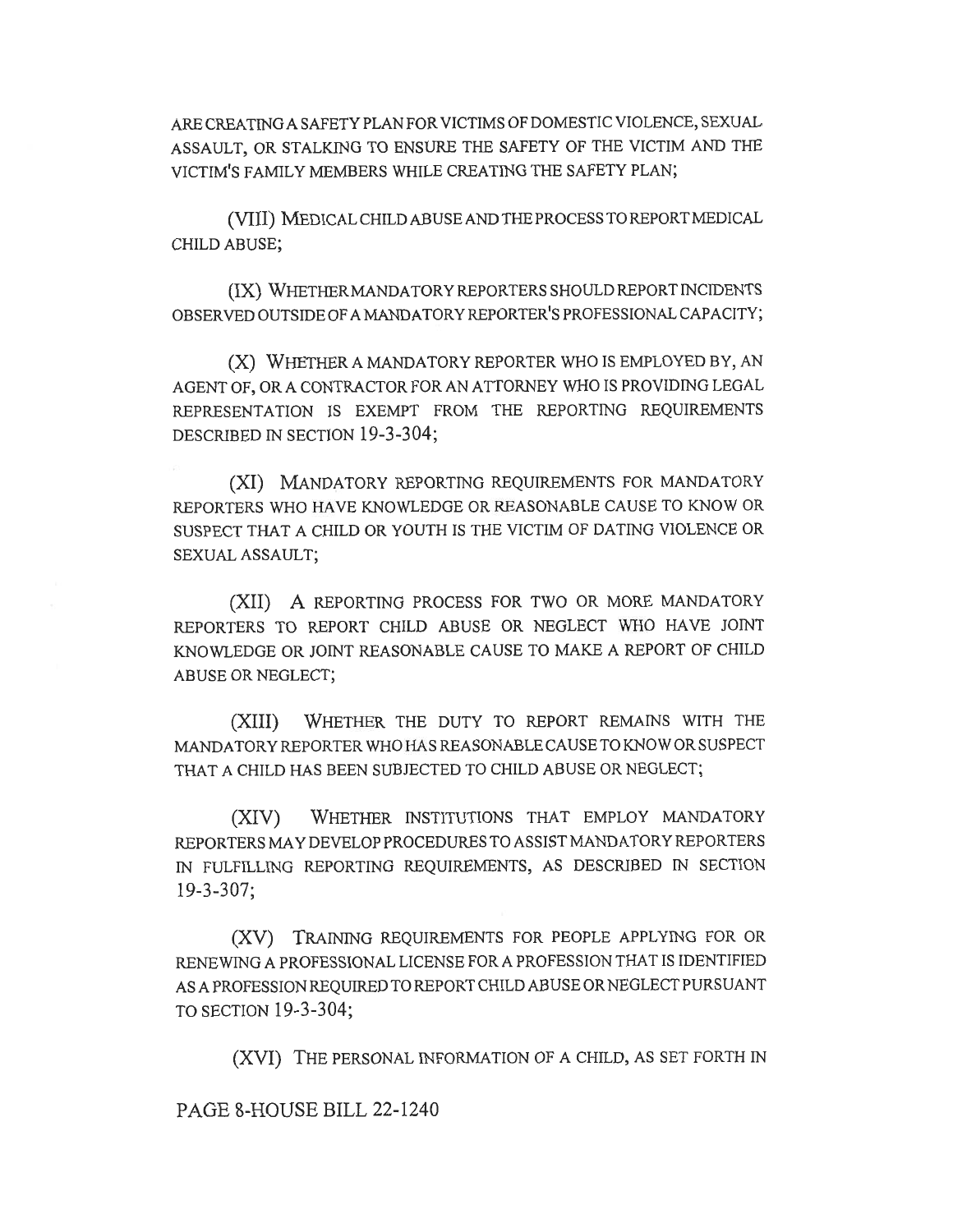SECTION 19-3-307 (2), THAT IS COLLECTED FOR A REPORT:

(XVII) STANDARDIZED TRAINING REGARDING THE COUNTY DEPARTMENTS' PROCESS TO DETERMINE WHICH REPORTS MEET THE THRESHOLD FOR ASSESSMENT AND INVESTIGATION;

(XVIII) THE BENEFITS OF AN ELECTRONIC REPORTING PLATFORM FOR THE STATE; AND

(XIX) A PROCESS FOR INTER- AND INTRA-AGENCY COMMUNICATIONS, CONFIRMING RECEIPT OF REPORTS, AND, IN SOME CIRCUMSTANCES, SHARING THE OUTCOME OF REPORTS WITH CERTAIN MANDATORY REPORTERS.

(b) THE TASK FORCE MAY ESTABLISH STANDING SUBCOMMITTEES TO STUDY THE ISSUES IDENTIFIED IN SUBSECTION (7)(a) OF THIS SECTION.

(8) THE TASK FORCE SHALL ANALYZE NATIONAL BEST PRACTICES AND CONSULT WITH ADDITIONAL STAKEHOLDERS AS NEEDED TO ADDRESS ALL ADDITIONAL QUESTIONS NECESSARY TO FINALIZE ITS FINDINGS AND RECOMMENDATIONS FOR MANDATORY REPORTER TRAINING REQUIREMENTS, REPORTING PROCEDURES, AND CREATING A MORE EQUITABLE MANDATORY REPORTING SYSTEM FOR UNDER-RESOURCED COMMUNITIES, COMMUNITIES OF COLOR, AND PERSONS WITH DISABILITIES WHO ARE DISPROPORTIONATELY IMPACTED BY MANDATORY REPORTING.

(9) ON OR BEFORE JANUARY 1, 2024, THE TASK FORCE SHALL SUBMIT ITS FIRST-YEAR STATUS REPORT, INCLUDING ITS INITIAL FINDINGS AND RECOMMENDATIONS ON ISSUES IDENTIFIED IN SUBSECTION (7) OF THIS SECTION, TO THE HOUSE OF REPRESENTATIVES PUBLIC AND BEHAVIORAL HEALTH AND HUMAN SERVICES COMMITTEE AND THE SENATE HEALTH AND HUMAN SERVICES COMMITTEE, OR THEIR SUCCESSOR COMMITTEES; THE GOVERNOR; AND THE STATE DEPARTMENT.

(10) ON OR BEFORE JANUARY 1, 2025, THE TASK FORCE SHALL SUBMIT ITS FINAL REPORT, INCLUDING ITS FINDINGS AND RECOMMENDATIONS ON THE ISSUES IDENTIFIED IN SUBSECTION (7) OF THIS SECTION, TO THE HOUSE OF REPRESENTATIVES PUBLIC AND BEHAVIORAL HEALTH AND HUMAN SERVICES COMMITTEE AND THE SENATE HEALTH AND HUMAN SERVICES COMMITTEE, OR THEIR SUCCESSOR COMMITTEES; THE GOVERNOR; AND THE

PAGE 9-HOUSE BILL 22-1240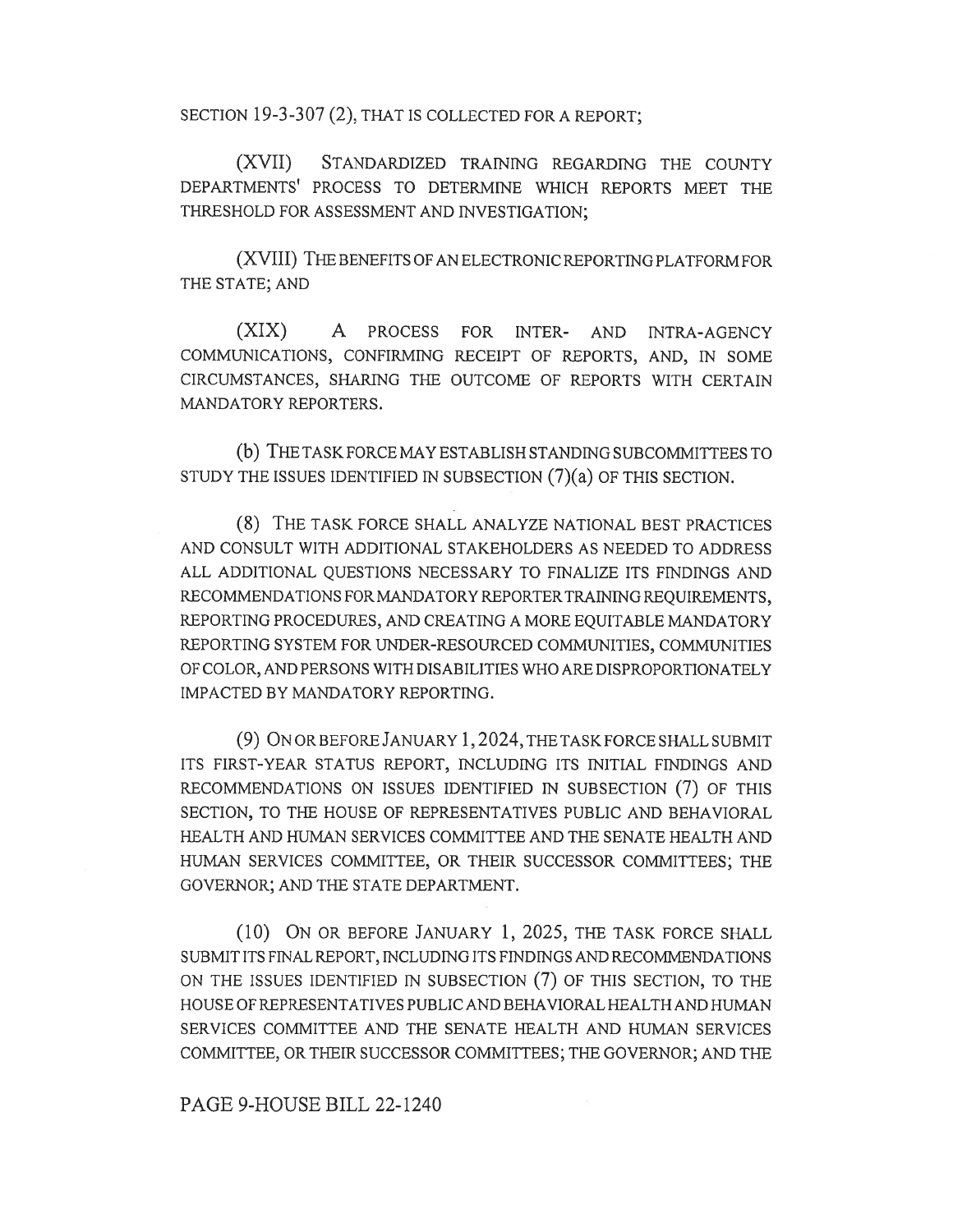STATE DEPARTMENT.

(11) THIS SECTION IS REPEALED, EFFECTIVE JULY 1, 2025.

SECTION 3. In Colorado Revised Statutes, 19-3-304.2, amend as added by House Bill 22-1240  $(3)(a)(VI)(Y)$  as follows:

19-3-304.2. Mandatory reporter task force - creation - reporting - definitions - repeal. (3) (a) The task force consists of the following members:

(VI) The following members, who shall be appointed by the child protection ombudsman or the child protection ombudsman's designee:

(Y) One member representing a state-licensed child care provider, as defined in section  $26-6-102(6)$  SECTION 26.5-5-303 (4).

SECTION 4. Appropriation. For the 2022-23 state fiscal year, \$97,500 is appropriated to the judicial department for use by the office of the child protection ombudsman. This appropriation is from the general fund. To implement this act, the office may use this appropriation for program costs.

SECTION 5. Act subject to petition - effective date. (1) Except as otherwise provided in subsection (2) of this section, this act takes effect at 12:01 a.m. on the day following the expiration of the ninety-day period after final adjournment of the general assembly; except that, if a referendum petition is filed pursuant to section 1 (3) of article V of the state constitution against this act or an item, section, or part of this act within such period, then the act, item, section, or part will not take effect unless approved by the

## PAGE 10-HOUSE BILL 22-1240